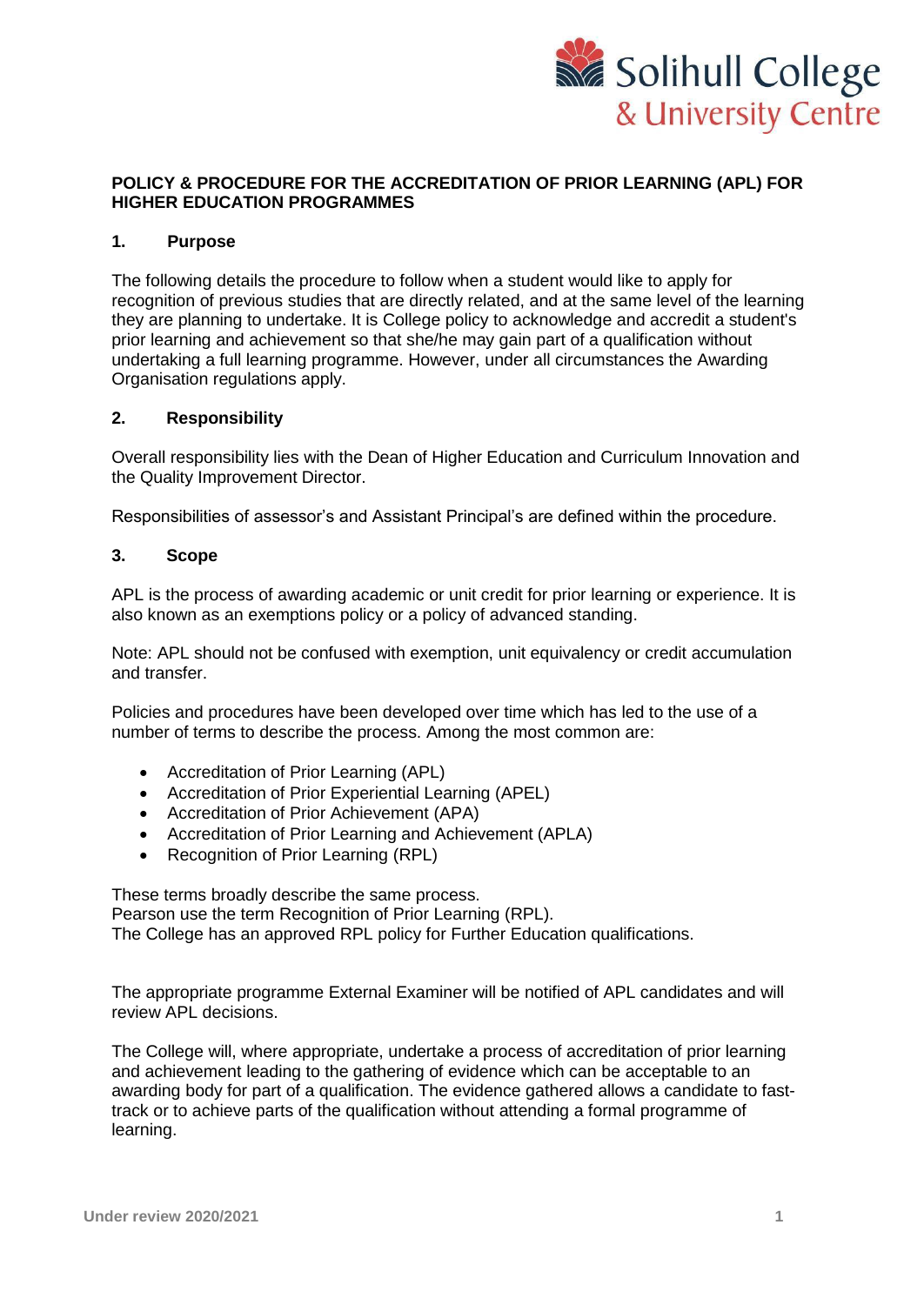It is College policy that students should be given encouragement and support so that they feel confident in initiating the APL process at any time during their programme. Students should be supported in this process by appropriately qualified and experienced staff.

## **4. Process**

When a student initiates the APL process the Course Leader will assess the extent of the relevance of the prior learning and achievement which the student wishes to claim and will advise accordingly. When following the APL process, the Course Leader and specialist subject tutor should complete the relevant proforma (see Appendix 1).

When a student is claiming APL by providing evidence of an equivalent qualification from either abroad or the UK, the course tutor will require the student to provide an authenticated copy of the relevant certificate. The International Recruitment Officer will provide the course leader with a report from UK NARIC identifying the foreign qualification. The course leader will then identify the foreign qualification in NARICS, (The British Council International Guide to Qualifications in Education, available from the National Academic Recognition Information Centre for the UK), or will contact the relevant Professional Institute and identify the nature and extent of equivalency. To ensure rigour in this process, the support and approval of a specialist subject tutor may be required. It may also be necessary to obtain a complete transcript of the professional or foreign qualification and to map it against unit outcomes.

If a student is claiming APL through the submission of work related assessment and experience, the student must be made aware that the evidence proffered must be current, authentic, valid and sufficient. (Current usually means within the last two to three years, but this is subject to the discretion of the assessor and the nature of the evidence. Authentic means that any evidence must be genuine and supported by credible witnesses or referees. Valid means that evidence must be relevant to the outcomes or units claimed. Sufficient means that there is an adequate quantity of evidence that enables a rigorous assessment to be made).

It may be necessary for a subject specialist tutor to advise the course tutor and the student regarding the relevance of the evidence. (Note: there is a distinction between the APL assessor and the subject specialist adviser.)

The course tutor will complete an initial assessment form with the student which identifies the nature and form of the prior learning being claimed and will map this against the outcomes for the unit or units claimed. Where the mapping procedure identifies gaps in either knowledge or understanding or evidence, the course tutor will make a judgement as to whether the qualification or unit can be completed with a limited amount of additional evidence: or whether the student needs to attend the usual programme of learning.

Where it appears that the student can provide evidence, the course tutor will complete an action plan with the student which will include the following:

- The nature of evidence which is to be provided
- Where evidence requires further authentication
- The date by which this evidence will be provided and assessed
- Students should be given the opportunity to be able to sit the units if their APL claim is not successful within a reasonable timeframe
- Agreed dates for a progress check to see if students require tutorial or subject specialist support.

(\*Where additional evidence is required, the tutor will provide assignments or other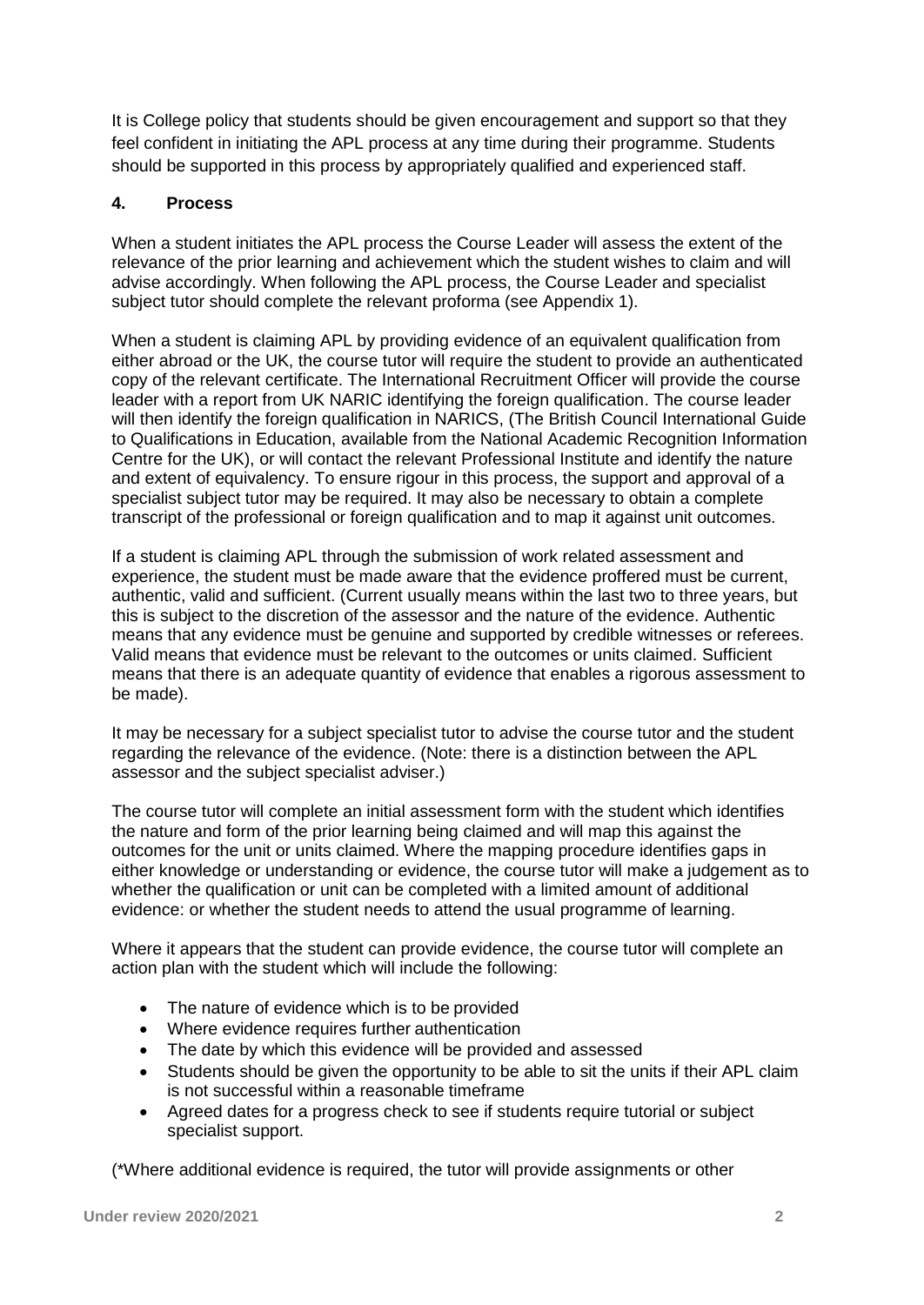appropriate means of assessment that will enable the student to provide sufficient evidence of the achievement of the unit outcomes).

The student will then submit a portfolio for assessment which will be subject to internal and external verification. The student will be provided with summative feedback on the success of their APL claim. If the claim is not successful but could, with additional evidence, meet the requirements; formative feedback may be provided to allow resubmission.

For HNC/D work-based evidence can only be awarded a Pass. Evidence from foreign or other qualifications may be graded Pass, Merit or Distinction after assessing equivalency through *UK NARIC.* Any units claimed by APL must be made clear to the Assessment Board and if approved will be entered on to the student's SRF.

Review of progress of students who have applied for APL will be analysed in the course Annual Monitoring Reports.

As with any assessment decision on procedural grounds; if a student wishes to appeal against a decision made about their assessment they need to follow the Solihull College & University Centre Appeals Policy and procedures.

Where evidence is assessed to be only sufficient to cover one or more learning outcomes, or to partly meet the need of a learning outcome, then additional assessment methods should be used to generate sufficient evidence to be able to award the learning outcome(s) for the whole unit.

Where APL evidence is being assessed against graded units only a pass grade can be awarded.

The APL process is not concerned with allowing for exceptional entry to, or exemption from, a programme of study.

The APL process does not allow the recognition of any unit or qualification assessed by external assessment only. This is because such units are subject to specific evidence requirements.

Normally the maximum amount of APL available to a candidate will be 50% of the qualification.

The Quality Assurance Agency (QAA) Quality Code for Higher Education has a section on Assessment and accreditation of prior learning

[\(http://www.qaa.ac.uk/publications/information-and-guidance/uk-quality-code-for-higher](http://www.qaa.ac.uk/publications/information-and-guidance/uk-quality-code-for-higher-education-chapter-b6-assessment-of-students-and-the-recognition-of-prior-learning1))[education-chapter-b6-assessment-of-students-and-the-recognition-of-prior-learning1\)](http://www.qaa.ac.uk/publications/information-and-guidance/uk-quality-code-for-higher-education-chapter-b6-assessment-of-students-and-the-recognition-of-prior-learning1)) chapter B6.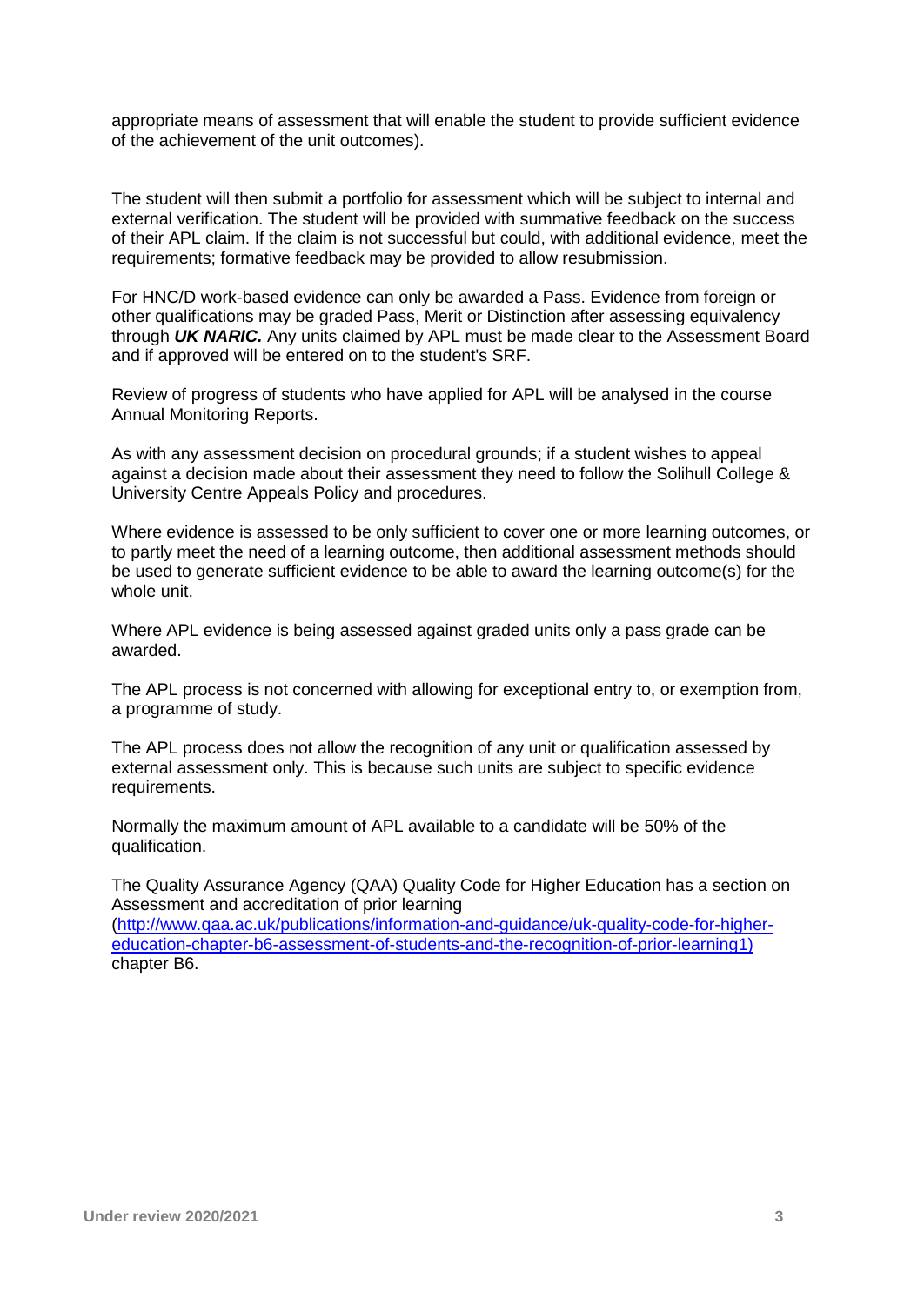

## **PROFORMA FOR APL - HIGHER EDUCATION AWARDS**

| Name of Student: | Date: |
|------------------|-------|
|------------------|-------|

Assessor's Name:

Reasons why APL process initiated by student:

**Date of initial interview with student and evidence requested**

Date: **Evidence requested:** 

**Date and details of evidence seen**

Date: **Existence Seen:** Evidence Seen: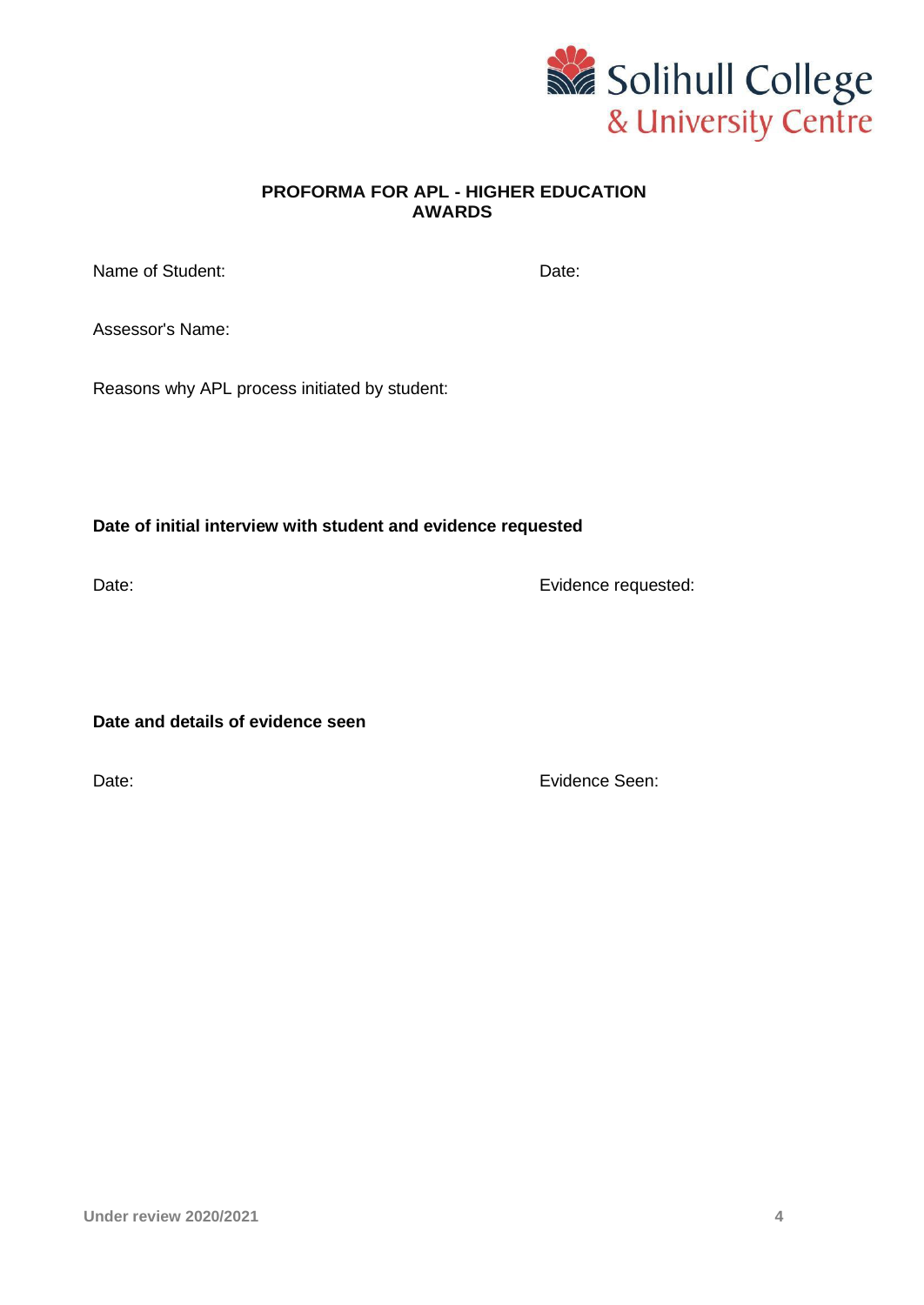# **National Academic Recognition Information Centre (NARICS) validity checked**

Signature of assessor: Date: Date: Date: Date:

Attach photocopy to student file.

# **Transcription of qualification seen and mapped against awarding body learning outcomes**

Signature: Date: Date: Date: Date: Date: Date: Date: Date: Date: Date: Date: Date: Date: Date: Date: Date: Date: Date: Date: Date: Date: Date: Date: Date: Date: Date: Date: Date: Date: Date: Date: Date: Date: Date: Date: D

## Photocopy and add to student file.

Professional institute contacted for equivalency (i.e. a summary of their response)

A list of evidence supplied and assessed by subject specialist as sufficient, valid, relevant and authentic